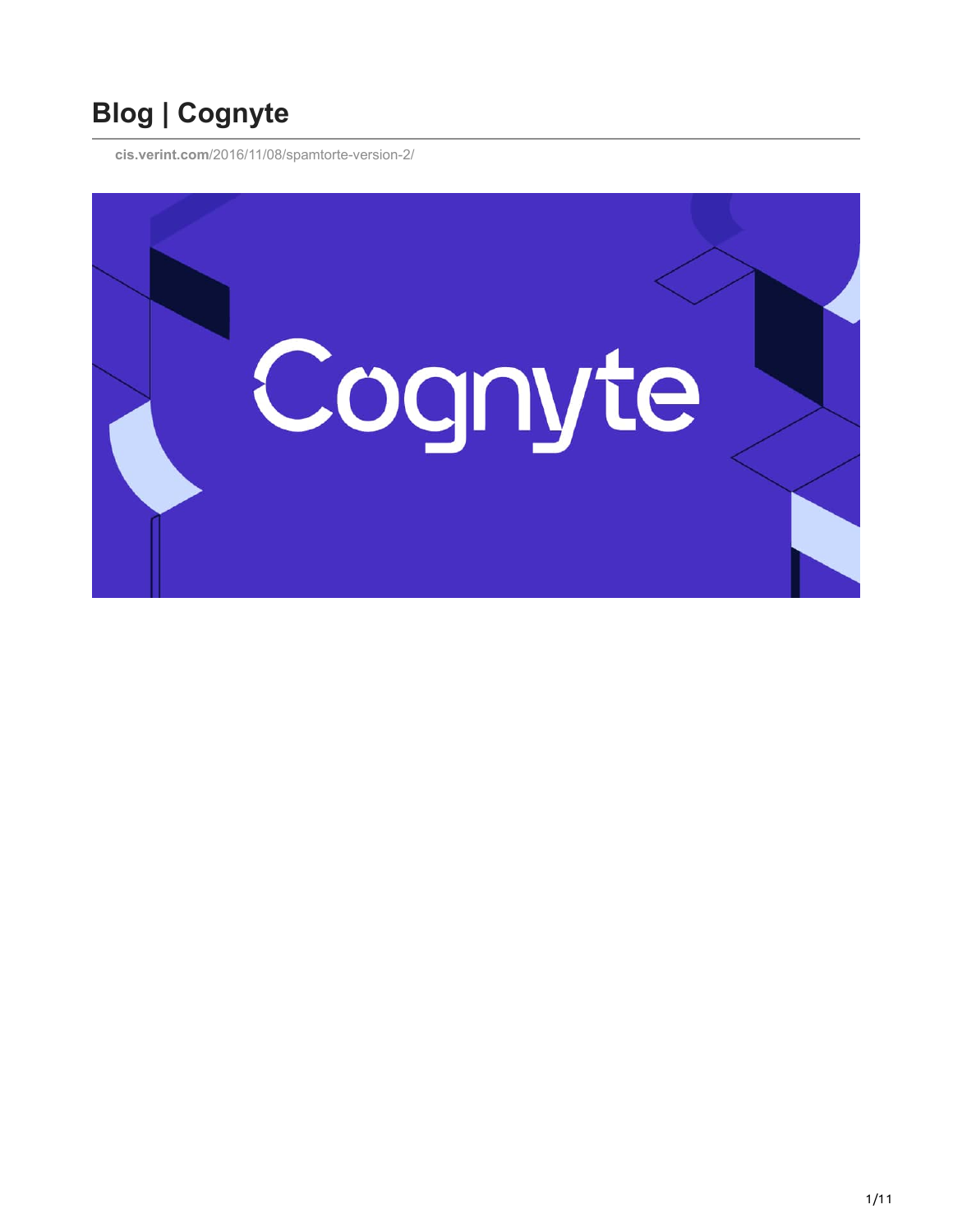

## **[The War in Ukraine: from Fake News to Cyber-Attacks](https://www.cognyte.com/blog/cyber-warfare/)**

Conventional warfare has not been a high priority for many countries for the better part of a century, and intelligence and military organizations have become focused on threats such as terrorism and serious crime. The current situation in Ukraine, one in which a global power has invaded another sovereign state, has delivered a wakeup call…

By Omer Frenkel

 $\bullet$ 

Apr 06 2022 · 6 Min Read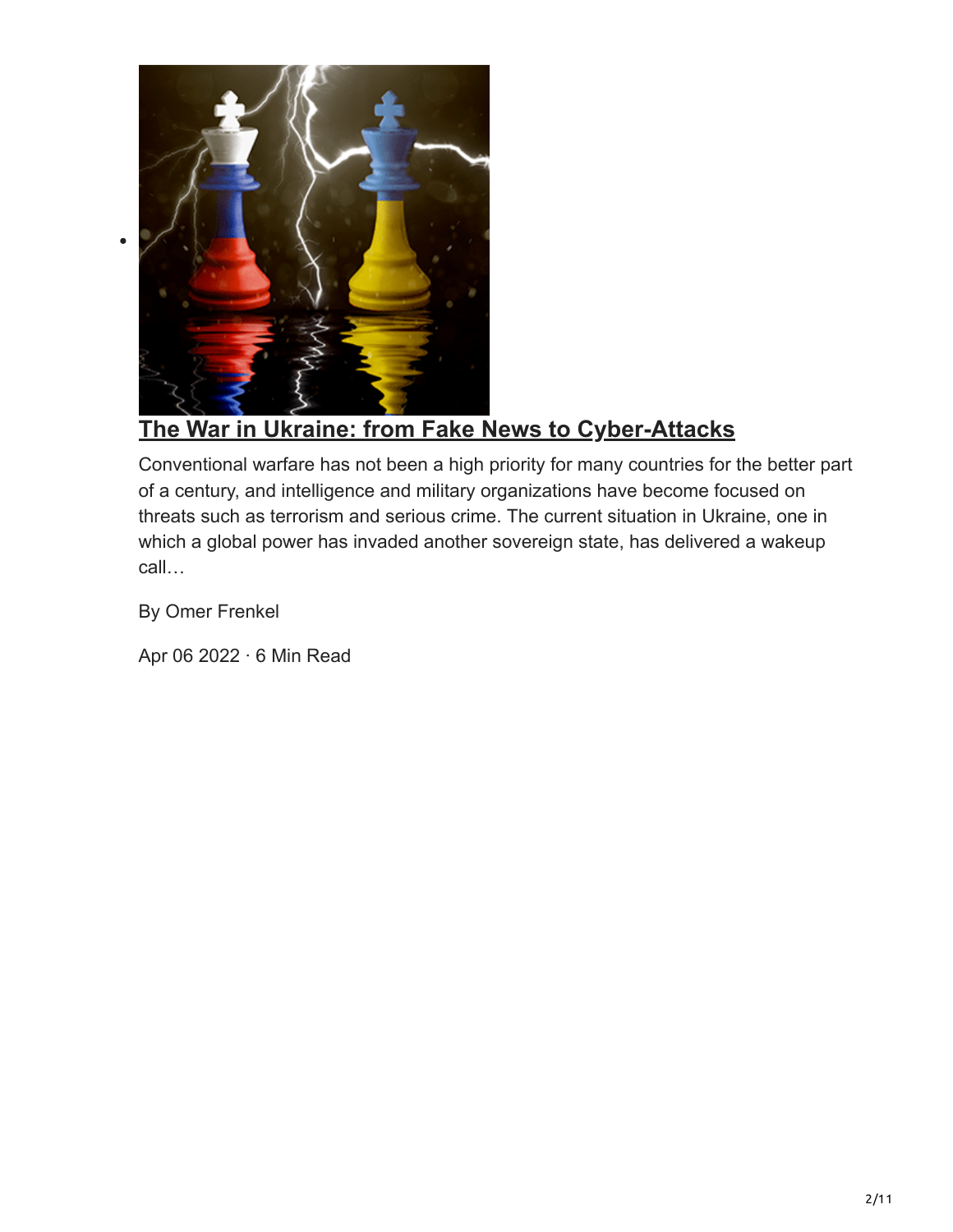

#### **[Financial Sanctions Evasion with Crypto – Here's How to Stop it](https://www.cognyte.com/blog/sanction-evaders-crypto/)**

What can law enforcement and government agencies do to reveal individuals circumventing sanctions with crypto? New sanctions against Russia have prompted individuals and companies to illegally use cryptocurrencies to bypass regulations. This primer describes how crypto can be used to evade sanctions – and what you can do to stop it. The sanctions on…

By Tom Sadon, Director of Product Marketing

Mar 29 2022 · 3 Min Read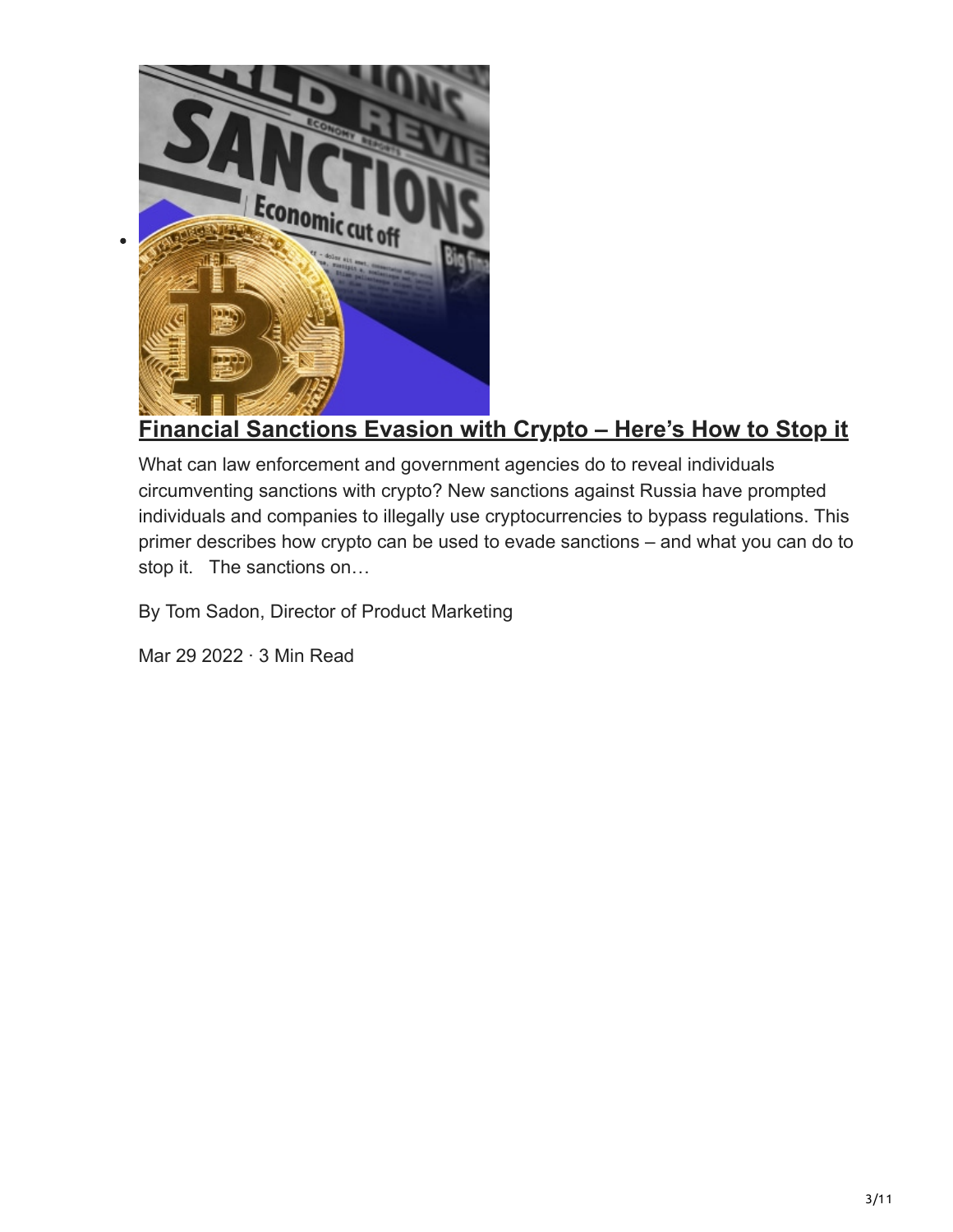

#### **[Botnet Marketplaces Statistics in 2021](https://www.cognyte.com/blog/botnet-market-statistics/)**

Botnet markets have been evolving and growing since they first emerged in 2018. These automated stores sell stolen login credentials for websites and platforms, obtained from computers infected with an infostealer, to cyber criminals. Some markets provide a full system of fingerprints to threat actors so they can mask themselves as victims. Cognyte's latest annual…

By Cognyte CTI Research Group

Mar 20 2022 · 5 Min Read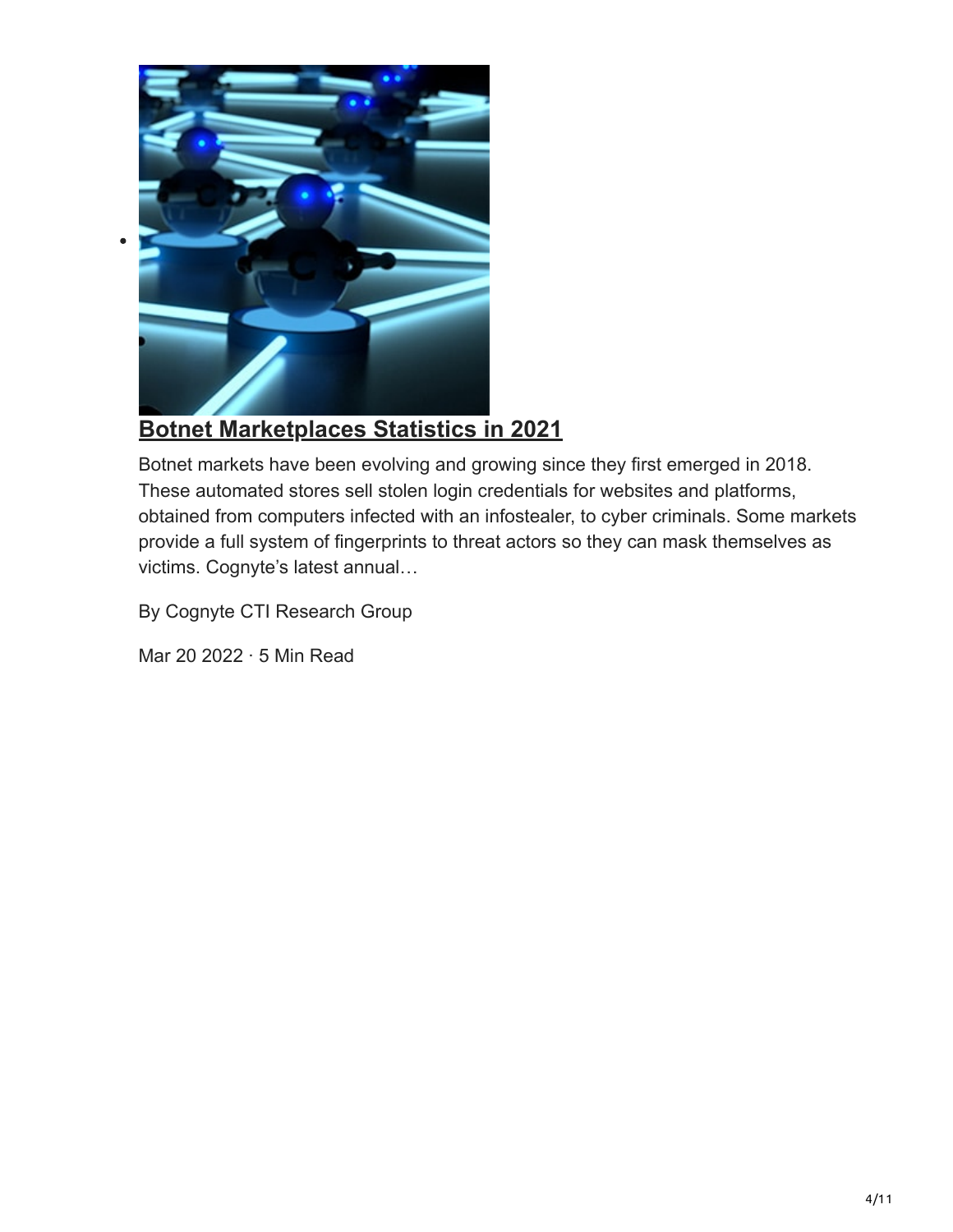

 $\bullet$ 

## **[Digital Wallet Cybercrime is the Next Target to Watch](https://www.cognyte.com/blog/digital-wallet-cybercrime/)**

Rising interest of threat actors in digital wallets may have affected trade of stolen credit cards on dark web markets The use of digital wallets is on the rise and is likely to continue to grow and supplant credit cards as the payment method of choice for online purchases. Since the start of the Covid-19…

By Cognyte CTI Research Group

Mar 20 2022 · 5 Min Read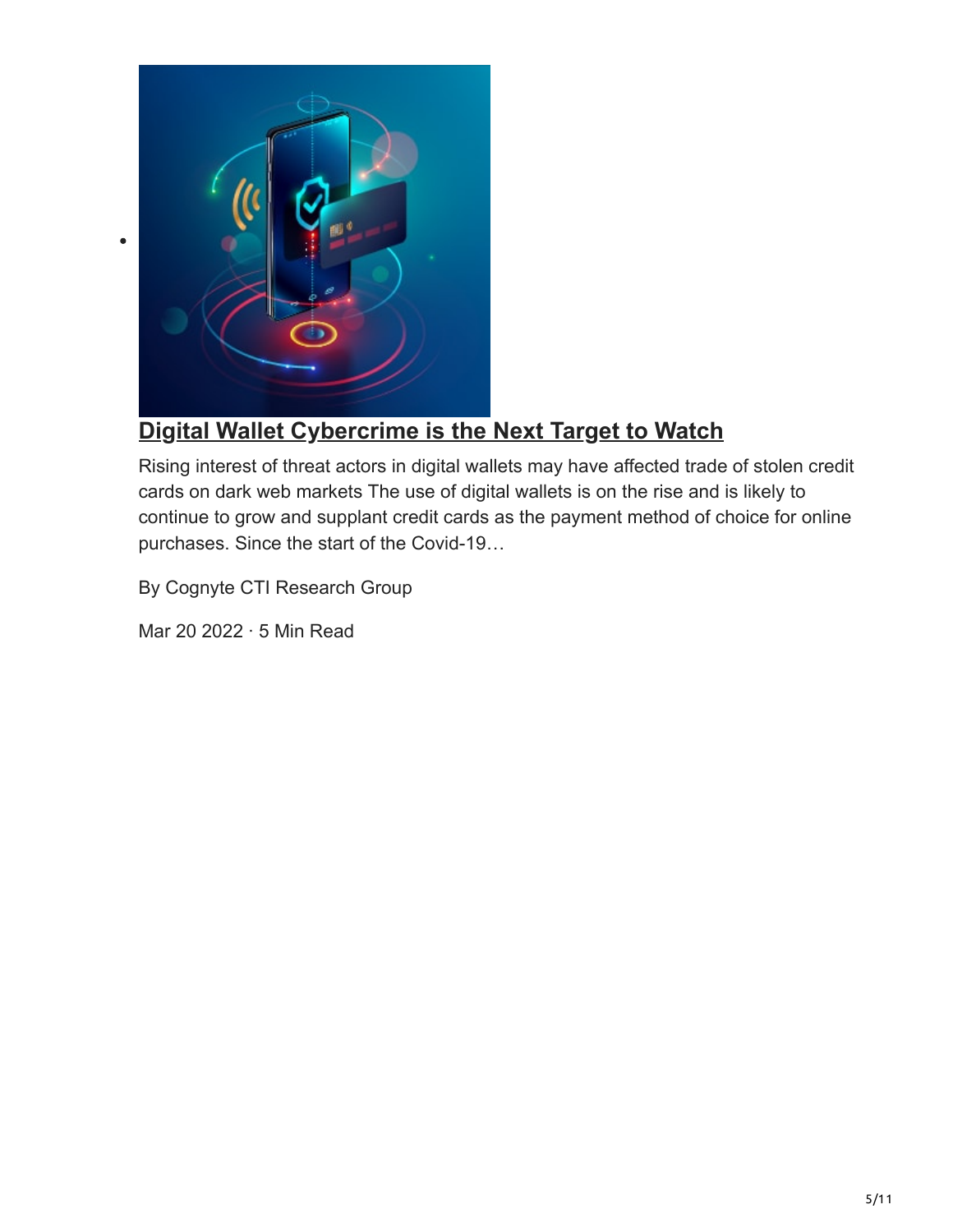

#### **[Cognyte Named Leader in Digital Intelligence Solutions by Frost](https://www.cognyte.com/blog/frost-radar-digital-intelligence-solutions/) & Sullivan**

Security organizations are in a perpetual race to keep up with evolving digital technologies and the rise of big data. Technology continues to provide criminals with sophisticated tools to commit crimes and evade law enforcement. At the same time, the increased volume, variety, and complexity of data has made it difficult for organizations to generate…

By Cognyte

Mar 20 2022 · 5 Min Read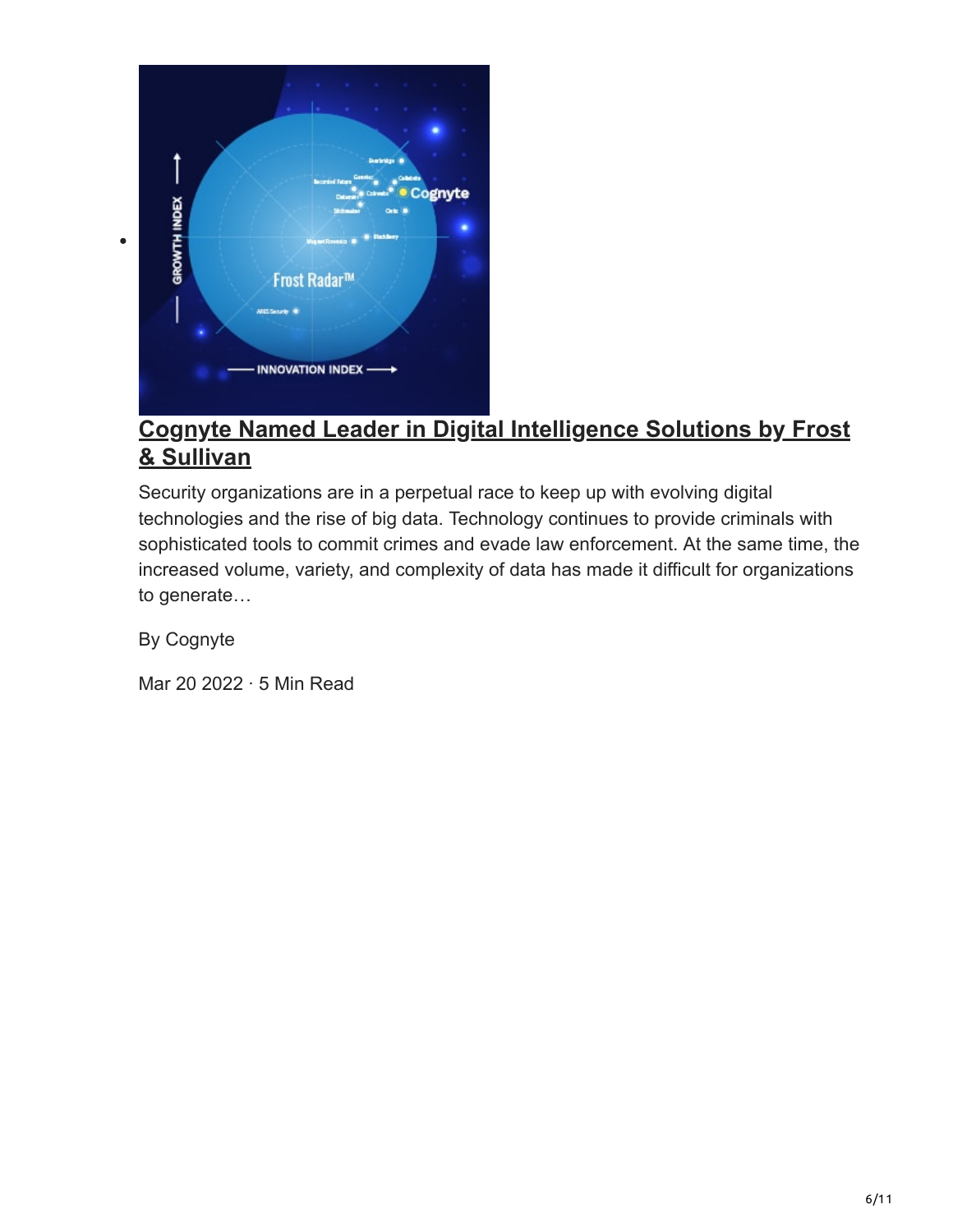

## **[Join us at ISS World Middle East 2022](https://www.cognyte.com/blog/iss-middle-east-2022/)**

Cognyte is headed to Dubai to meet with law enforcement homeland security professionals, security analysts, investigators, cyber-crime pros, and more at the world's largest law enforcement and public safety gathering. We are excited to meet in person with the security community to exchange ideas, share best practices, and discuss the latest developments in security analytics….

By Cognyte

 $\bullet$ 

Feb 28 2022 · 2 Min Read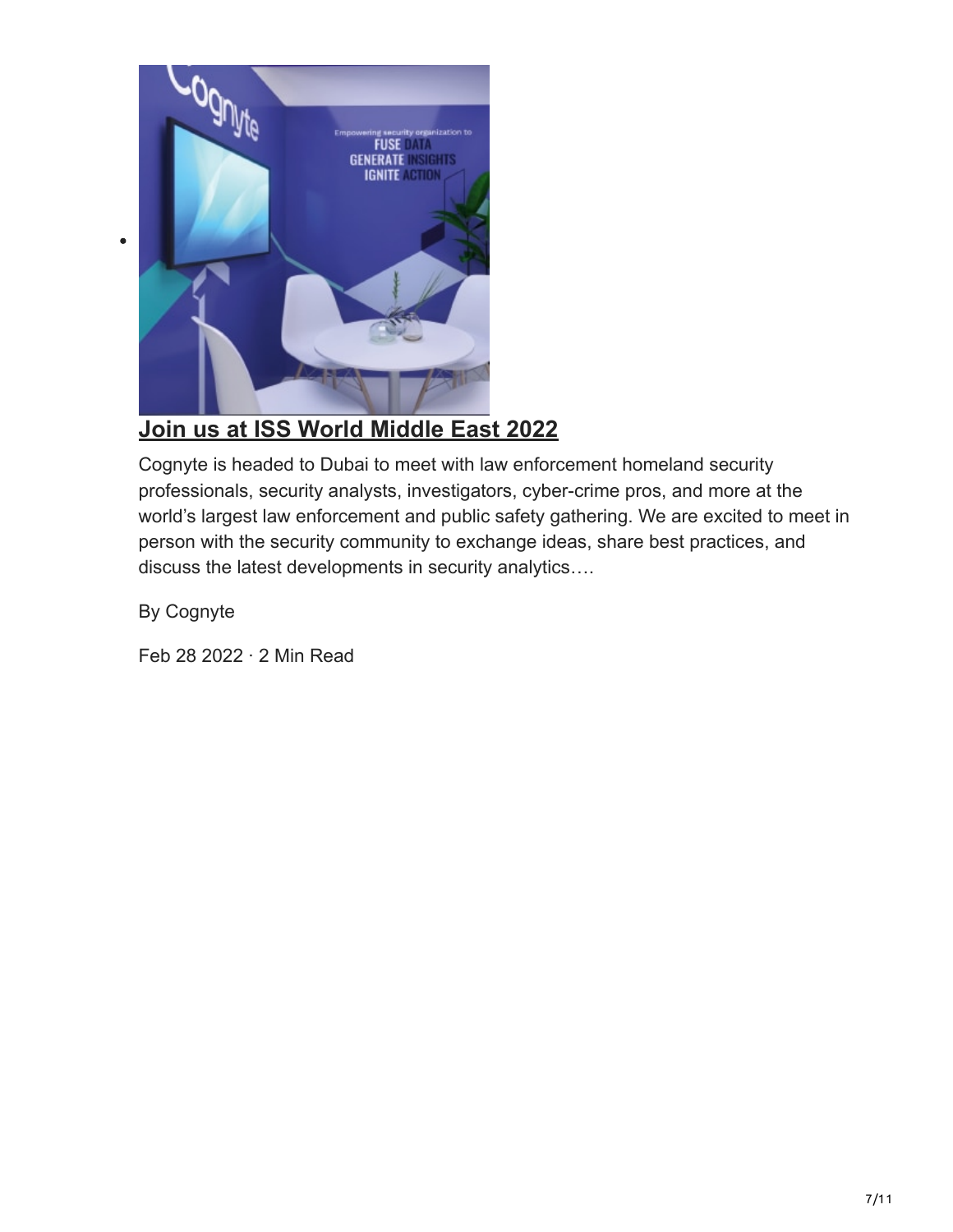

## **[IBM sells i2: what's next for your analytics platform?](https://www.cognyte.com/blog/ibm-i2-sale-rethink-investigative-analytics-platform/)**

IBM's sale of i2 to Harris makes the security community rethink what they need in an investigative analytics platform The world of security analytics is a buzz concerning the recent sale of IBM's i2 portfolio to Harris Computer. Users have become speculative as to potential shifts and the uncertainty of the solution's roadmap and ongoing support. Savvy organizations are using this as an opportunity to evaluate what they need in…

By Cognyte

Jan 12 2022 · 3 Min Read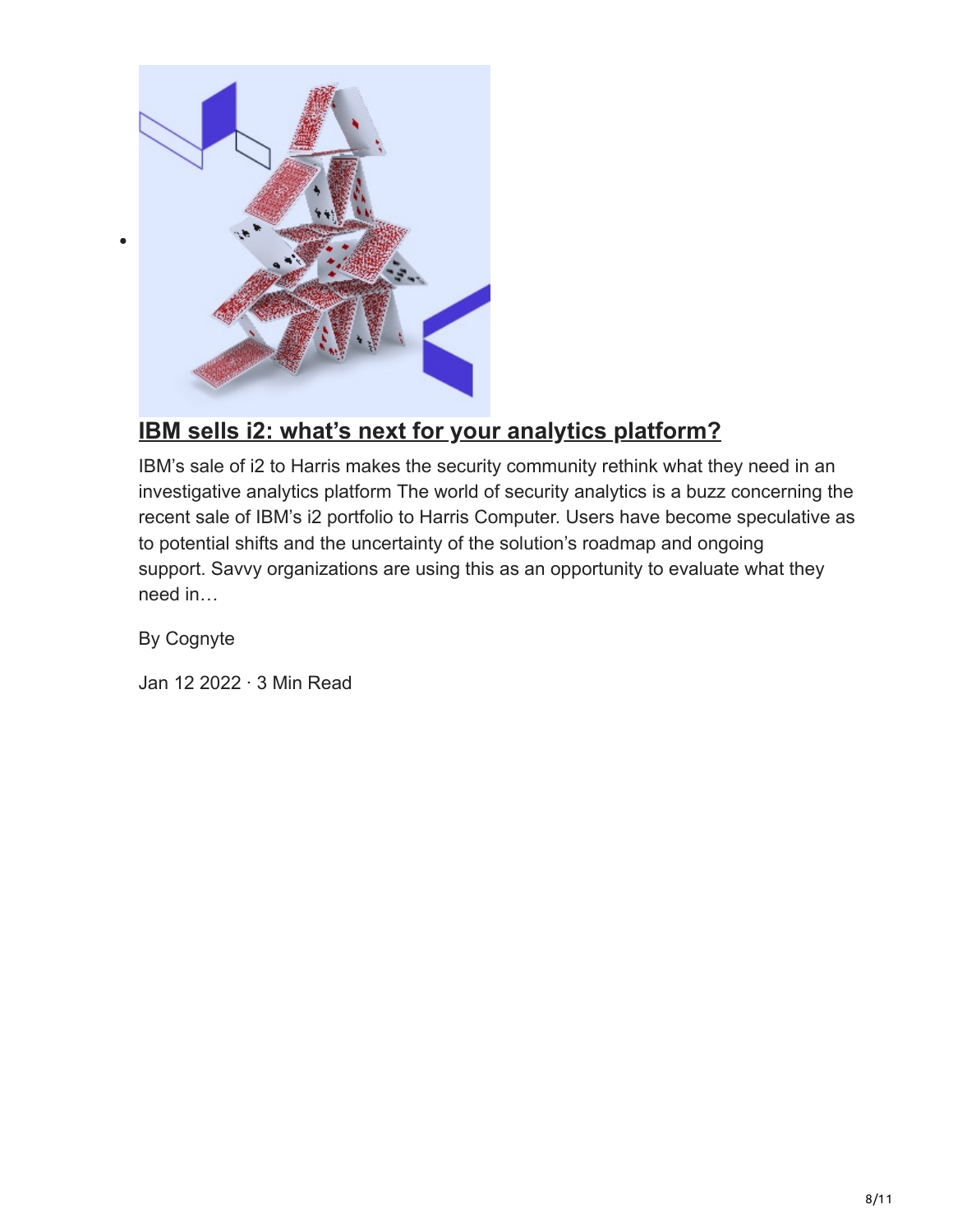

## **[5 Kinds of Cryptocurrency Crime](https://www.cognyte.com/blog/cryptocurrency-crime/)**

Technology has made almost every aspect of our lives – and the lives of criminals – easier. The blockchain has fostered an ecosystem in which illicit actors can easily operate anonymously and internationally, stalling financial investigations and setting the stage for increased crypto crime. In our previous blog we outlined how criminal actors exploit the…

By Tom Sadon, Director of Product Marketing

Nov 09 2021 · 6 Min Read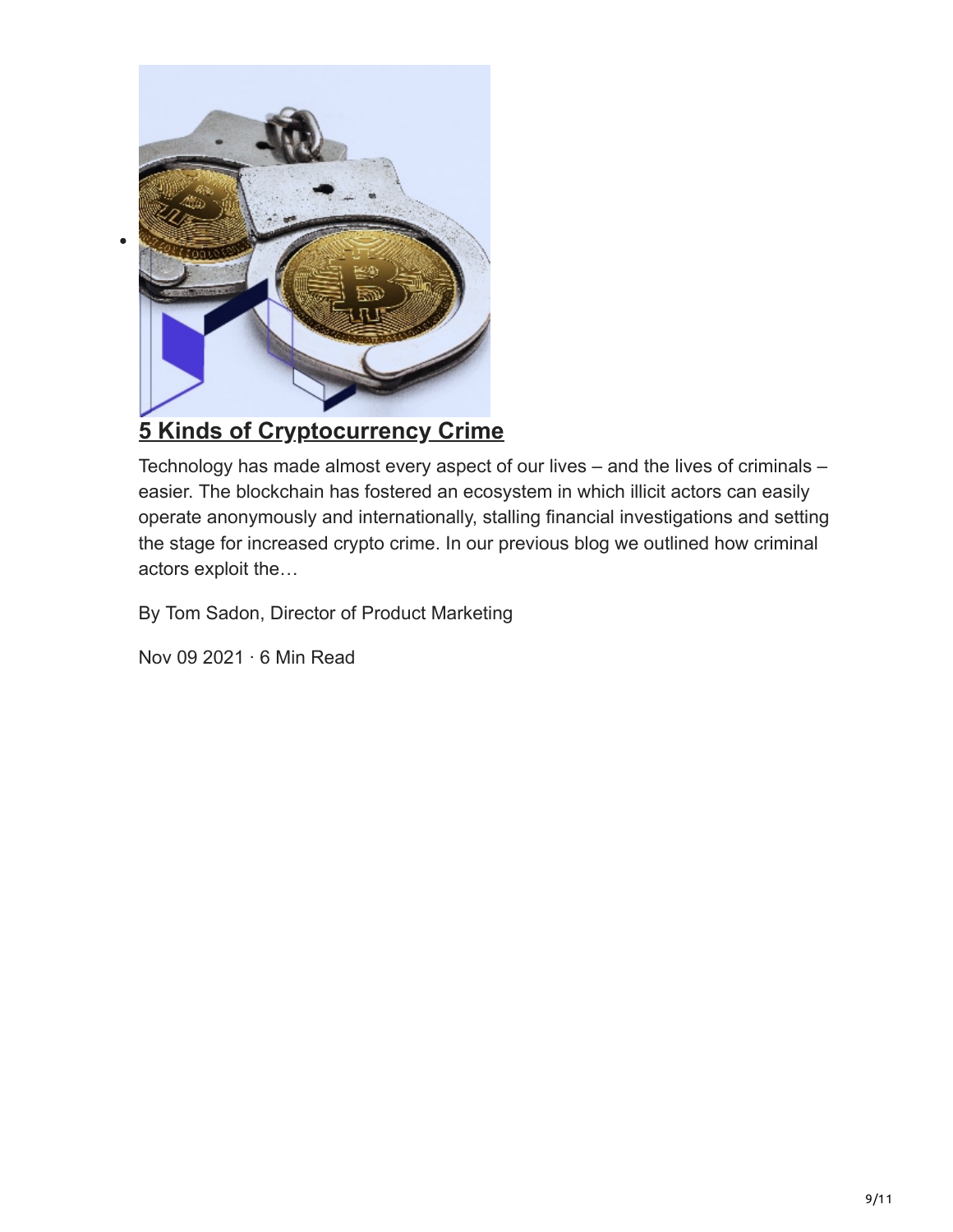

#### **[Are Telecoms the Most Popular Target of Cyber-Attacks in 2021?](https://www.cognyte.com/blog/telecom-cyber-attack/)**

Recent headlines have focused on data breaches of social media platforms, but the frequency and impact of these attacks pale in comparison to those in cyber-criminals' favorite industry: telecommunications. Cyber-attacks on telecoms are popular because their databases carry detailed information on millions of customers. A successful telecom data breach could yield contact details, social security…

By Cognyte CTI Research Group

Nov 09 2021 · 3 Min Read